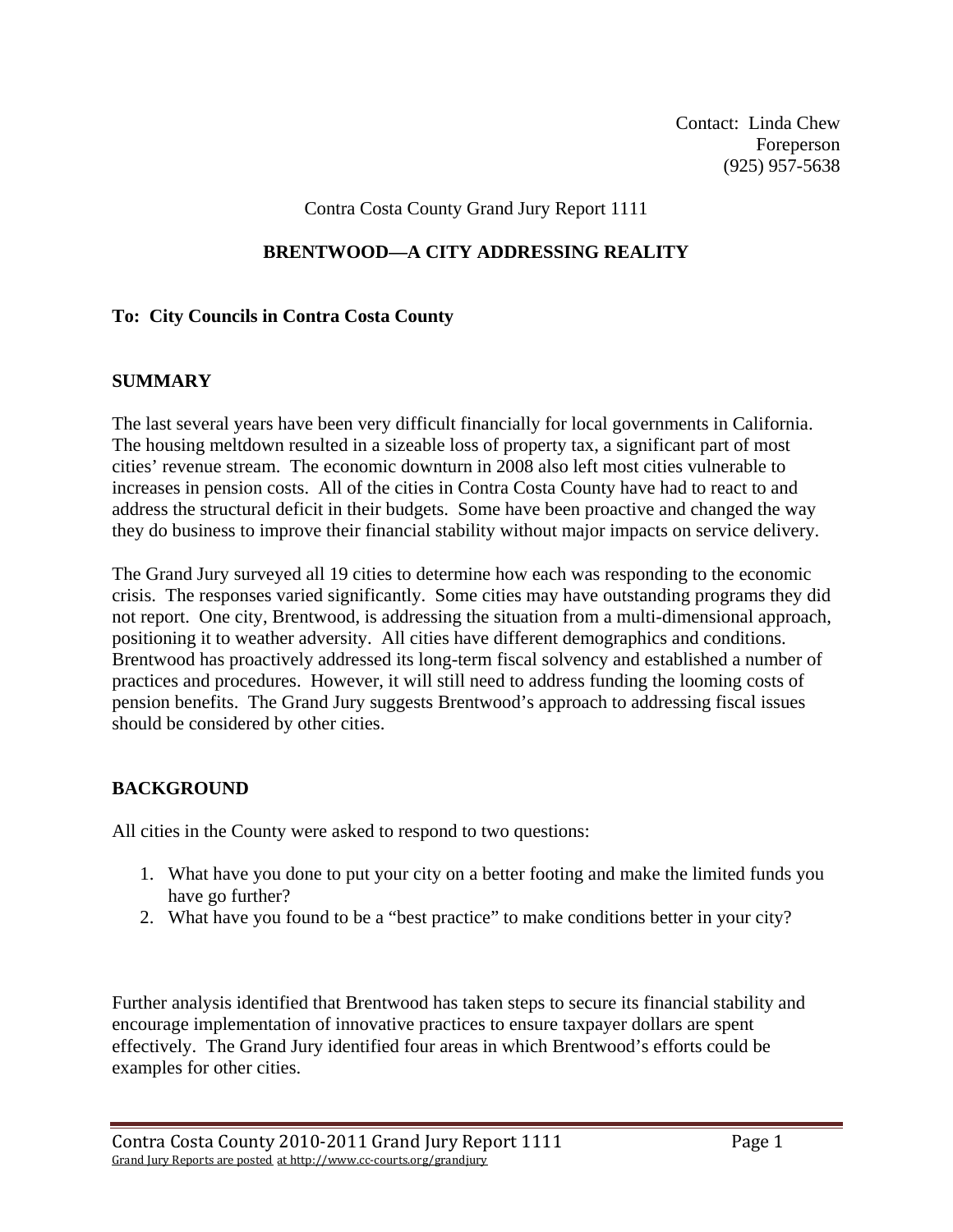## **Fiscal Management and Planning**

Brentwood annually updates its interactive ten-year General Fund fiscal model. The City staff developed this forecasting model to help the City Council determine the financial feasibility of any priorities or goals under consideration. This allows management to present "what if" scenarios and project the consequences. Equally important, it can be used to alert the City Council and management to potential future shortfalls and give them time to develop practical solutions with minimal impact on City residents.

Brentwood has also implemented several financial management planning tools. Not only does it have a target to maintain 30 percent reserves in the General Fund, it has avoided raiding the reserve fund to balance the budget. The foresight of establishing an Emergency Preparedness Fund almost ten years ago is particularly noteworthy. Despite the severity and duration of the economic downturn, Brentwood has established an Emergency Preparedness Fund and a Budget Stabilization Fund—separate reserves in excess of the 30 percent requirement.

### **Addressing Revenue and Expense Imbalance**

An example of how Brentwood proactively dealt with a potential budget disaster was avoiding over-dependence on development fees. Brentwood was once the fourth fastest-growing city in the State. Impact fees assessed on new housing development had been a major source of revenue. However, recognizing that growth could not continue, Brentwood implemented a plan in 2005 to reduce its reliance on impact fees over a ten year period. Due to the severity of the economic downturn, the plan was accelerated to three years. The number of employee positions associated with the capital improvement program was reduced from 16.66 to 2.71 full-time equivalent positions, an 84 percent decrease.

The City also established a fee deferral program aimed at encouraging residential and commercial building. This program allowed developers to defer development impact fees for 18 months or until final occupancy.

In 2008, the City took decisive action to manage personnel effectively. All staffing reductions were analyzed to ensure minimal impact to residents. Police and Code Enforcement, considered a high priority, did not suffer staffing losses. To avoid reduction of services to the public, the City reorganized and merged departments. In fact, the City actually was able to keep its offices open longer to serve residents. It also has instituted a program to cross-train employees, enabling them to take on additional duties.

Often when faced with a budget shortfall, one of the first cuts an agency makes is to defer maintenance on equipment, vehicles and facilities. Brentwood took a different approach and continued to set aside funds to replace vehicles, computers and other equipment. To rate the condition of City vehicles and equipment, staff established an annual asset fitness test. By using this test, the City was able to determine that certain assets remained in good condition and did not need to be replaced, thus extending the useful life of these assets. Therefore the City was able to use excess contributions collected to replace the asset instead to help balance the budget.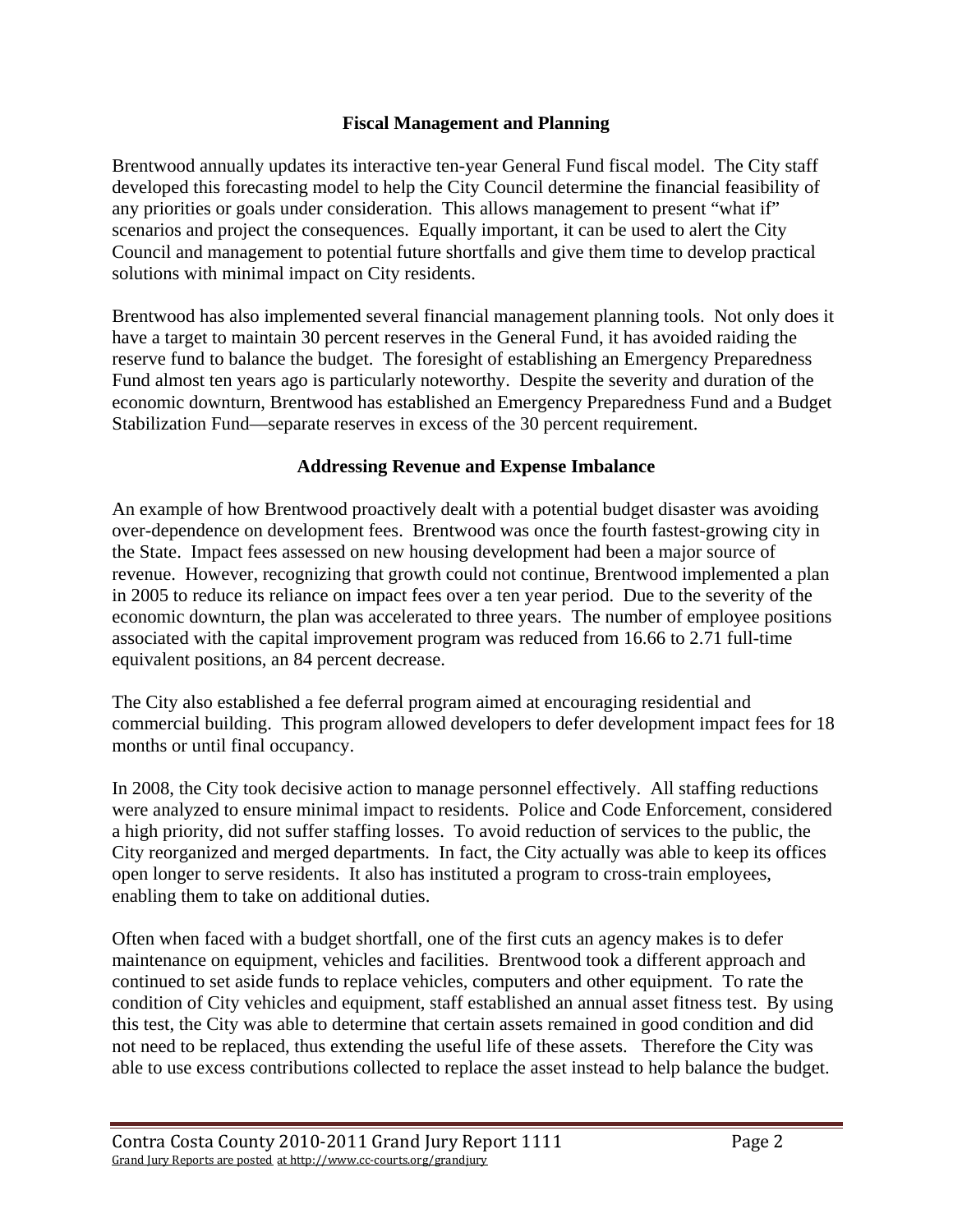#### **Performance Measurement**

In 2008, Brentwood initiated specific metrics to permit analysis of public safety effectiveness. Benchmarks were developed and presented to the City Council to assist with prioritizing and allocating financial resources during the budget process. For example**,** in 2009 the average clearance rates for certain types of crimes were below the national average in four categories arson, burglary, theft and auto theft. In response, Brentwood Police Department developed a strategy using increased training, heightened community awareness and directed enforcement to increase their clearance rates.

Brentwood also uses another innovative approach by awarding contracts that are based on outcomes (results) rather than performance. For example, a performance-type contract to landscape would require the contractor to put in shrubs, grass, bedding flowers, etc., whereas an outcome-based contract would require the contractor to plant as well as replace any landscaping that does not survive within an agreed upon period of time. This has resulted in significant landscape maintenance savings.

## **Personnel Costs/Pension Reform**

Brentwood has seen substantive increases in cost for pensions, retiree medical and Other Post Employment Benefits (OPEB). Brentwood determined that benefit enhancements given in good times are no longer sustainable. Existing non-safety employees voluntarily gave up an annual Cost Of Living Adjustment (COLA) and safety employees deferred the COLA for six months. While the City has not reduced existing employee costs, it has created a second tier of reduced retirement benefits for new employees hired after September 30, 2010. This new tier does not affect new safety employees, who have more generous benefits than non safety employees. The second tier for non-safety employees offers a lower retirement benefit formula (2.0 percent at 60 instead of 2.7 percent at 55), uses three years instead of one year for calculating the final average salary, reduces the maximum COLA to 2 percent from 5 percent and requires employees to pay the full 7 percent employee share towards their pension retirement benefit (i.e. no employer pickup of the employee share).

In 2009, the City adopted a long-term funding strategy to pre-fund OPEB obligations. Within the next 10 years, the City will pre-fund 85 percent of the required actuarial contribution. These costs have been rolled into its fiscal model, and development of a long-term cost-containment plan is an objective of the Council.

Another savings in pension costs was achieved by paying off the California Public Employees Retirement System (CalPERS) Public Safety Side Fund obligation. When CalPERS combined various members' Public Safety pension plans into one pool, the City was required to pay the difference between the City's existing contribution rates and the rates of the new pool. Due to an annual interest charge of 7.75 percent, the City elected to pay off the balance in FY 2009-2010, using a portion of its Emergency Fund, rather than amortizing the cost over the next eight years. This saved Brentwood a million dollars of General Fund money.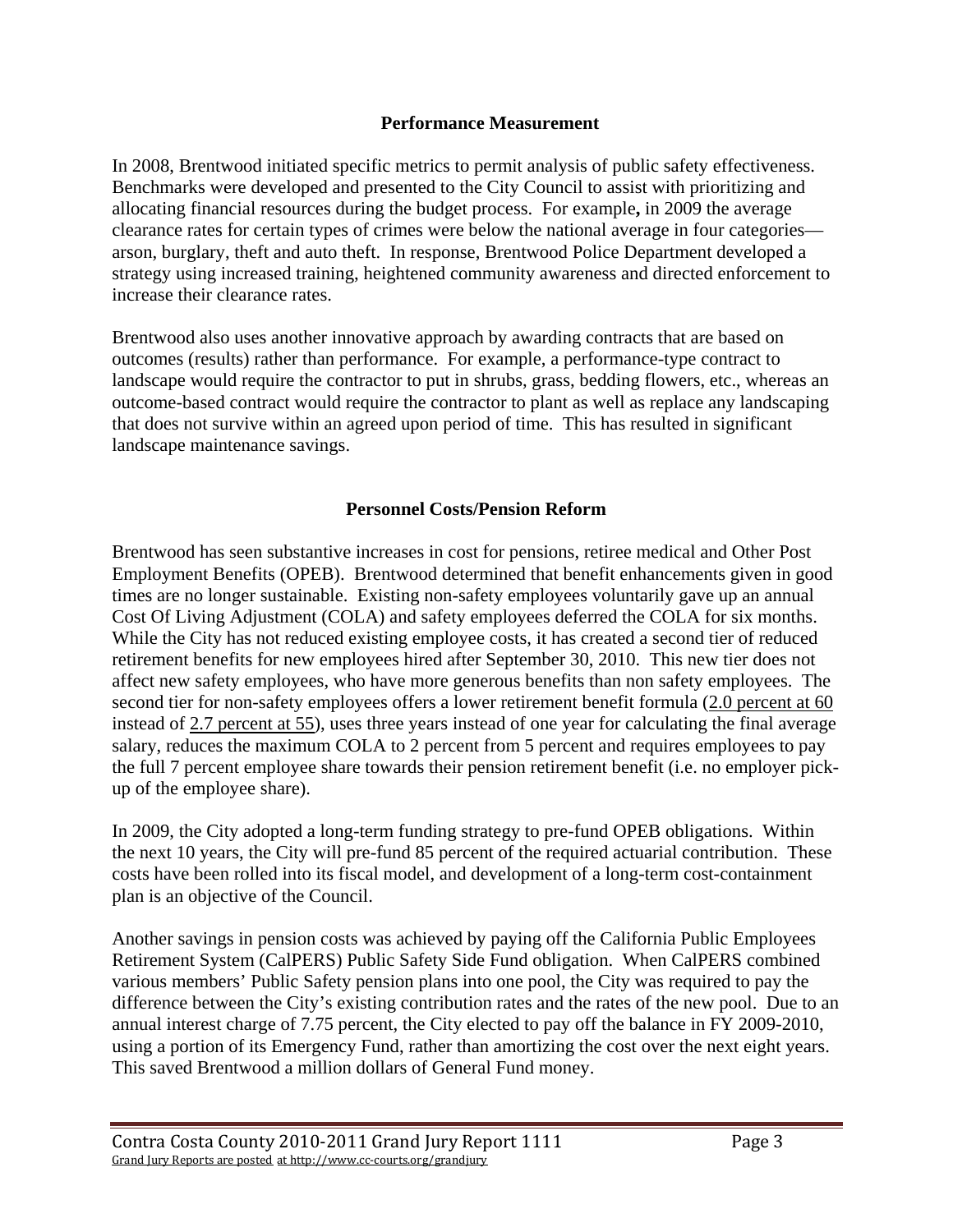# **FINDINGS**

- 1. Brentwood developed an interactive fiscal model to forecast 10 years into the future in order to reveal potential problems and allow time to address them.
- 2. Establishing sufficient General Fund reserves and specific fund reserves gives Brentwood greater flexibility in fiscal management and the ability to react to changing circumstances.
- 3. Before reducing staff and expenses, Brentwood measured the impact of each reduction on public service delivery.
- 4. Outcome-based contracts allow for cost savings and greater control of results.
- 5. Benchmarking has been a useful tool for Brentwood, but could be more useful if it included other City activities to measure performance and solicited comparison data from peer agencies.
- 6. Because employee benefits given in good times may not be sustainable, a new tier for new non-safety hires was implemented, but not for public safety employees.

# **RECOMMENDATIONS**

- 1. Brentwood should continue to use its interactive fiscal model and make it available to other cities.
- 2. To more effectively measure performance, Brentwood should expand benchmarking to other city services and collaborate with other peer agencies to establish similar benchmarking standards.
- 3. Brentwood should reduce the financial impact of public safety employee pension and other benefit costs for the City's future financial stability.

## **CONCLUSION**

While there are no required recommendations for other cities, the Grand Jury suggests that cities consider implementing a ten-year interactive fiscal model if they do not currently have one. Brentwood has indicated a willingness to share its model. An interactive fiscal model serves as a dynamic financial tool to help guide city council decisions during the budget process or when considering costly projects.

In addition, other cities should consider undertaking a benchmarking project of measurable key activities. This would help ensure that local governments are providing services as costeffectively and efficiently as possible.